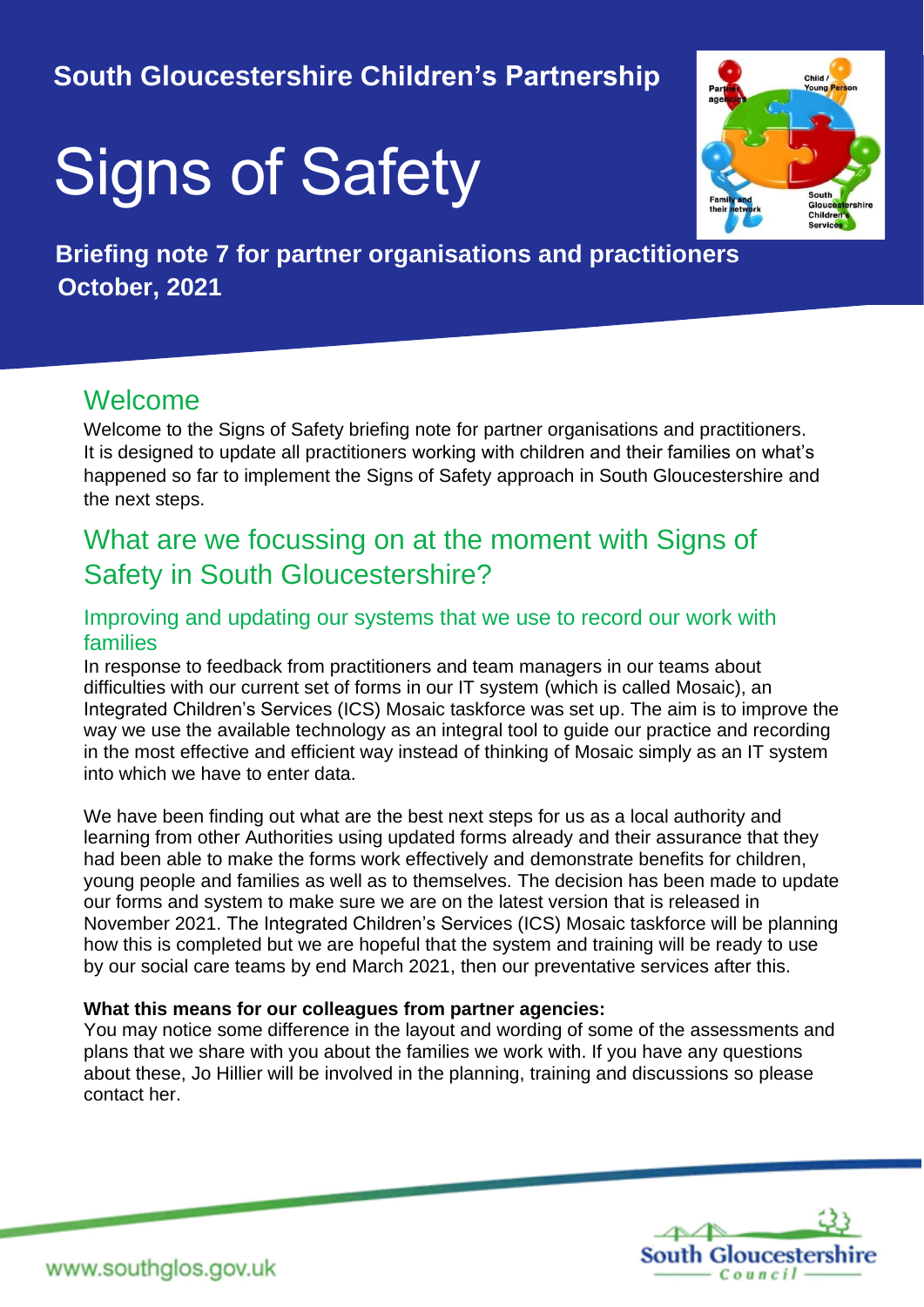# Learning

## Signs of Safety training for partners

To help our partner agencies understand the way we work with children, young people and families in South Gloucestershire, we have been offering Signs of Safety awareness for partners (3 hours) and Signs of Safety in practice for partners (3 hours) courses.



We have been delivering these sessions since January 2016 and here is some more information about the courses

Signs of Safety Awareness for partner's session (AM)

This session is designed for workers who need to know about the use of the Signs of Safety framework in the council and partner agencies and understand the basic concepts of Signs of Safety to assist them in their job role. This 3-hour session is

relevant to employees who: - will not be using the Signs of Safety approach directly with families but will see it in practice and need to understand its simplest form - need an introduction to the approach before they go on to do more specific role-relevant training. These half-day workshops are provided at no charge to South Gloucestershire Children's Partnership partner agencies. There are 24 spaces on each course.

The dates this course is running in South Gloucestershire are:

25<sup>th</sup> November 2021, 25<sup>th</sup> January 2022, 24<sup>th</sup> March 2022.

If an employee needs to learn more about using the Signs of Safety model in their job role, they will also want to book themselves onto a 'Signs of Safety in Practice for partners' session. These run regularly during afternoons on the same days as the morning 'awareness' session.

## Signs of Safety in practice for partner's session (PM)

Delegates must have already attended the Signs of Safety Awareness session before booking on this workshop. They can either have done that on an earlier date or by attending the morning of this course date.

This 'SoS in practice for partners' session offers the opportunity to explore and practice the model. It is aimed at the Safeguarding Lead within a single setting, team or organisation: employees actively involved in assessments, CP Conferences, Children in Need meetings, such as Designated CP Leads in Schools, relevant operational managers or practitioners in Early Years settings, Health and the voluntary sector. Following the course those practitioners will want to think about how they then ensure others in their work-setting get a basic awareness of Signs of Safety, for example via a short internal cascade meeting for key staff etc. These half-day workshops are provided at no charge to South Gloucestershire Children's Partnership partner agencies.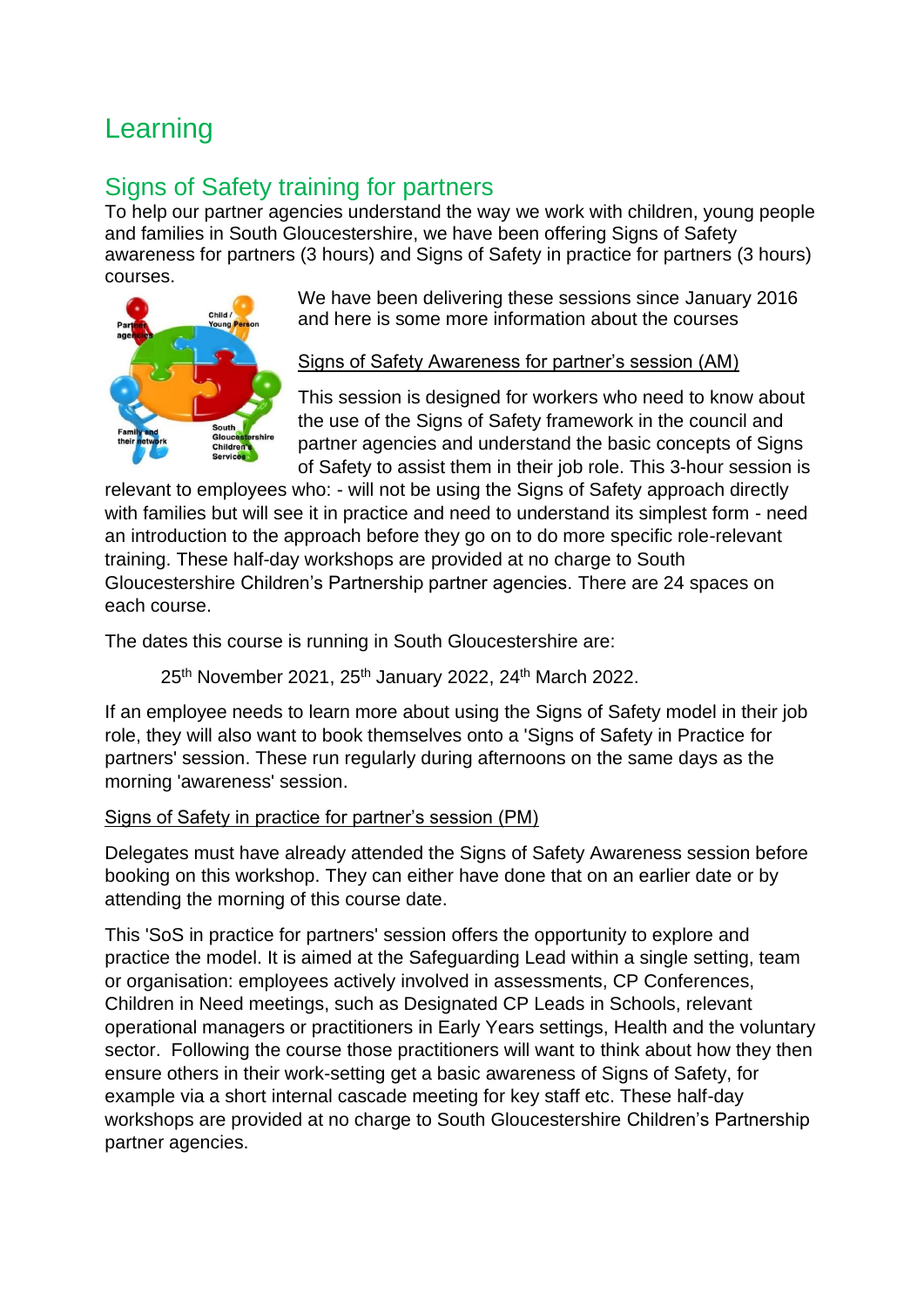The dates this course is running in South Gloucestershire are:

25<sup>th</sup> November 2021, 25<sup>th</sup> January 2022, 24<sup>th</sup> March 2022.

## Signs of Safety bitesize sessions

Launch of skills bitesize workshops to support staff and colleagues in partner agencies to focus on the individual tools and skills of the Signs of Safety approach. Since April 2021, we have been delivering Bitesize sessions (1 hour 30 minutes) on the topics listed below which can be booked onto via the learning and development site. To be able to attend these sessions you must have already completed the Signs of Safety Awareness session or 2-day Signs of Safety training. I have included some more information about each session, and sessions are offered free of charge to our partner agencies.

#### Creating Safety/wellbeing plans with families (3 hours)

This is a 3-hour session and the course learning outcomes are to support attendees:

- To understand the importance of writing plans with families
- To be able to understand different levels of plans with families
- To understand the Signs of Safety- safety planning process
- To be able to prepare questions for safety/wellbeing planning with families
- To see examples of good practice of safety planning with families.

#### Using words and pictures session



A 1 hour 30 minute bitesize session for people working with children and families in South Gloucestershire to be able to explore and gain confidence in creating words and picture explanations for children and families.

What are words and pictures? A creative way to communicate to a child or parent, in a way they will understand. It allows parents and partners to share the same simplified narrative to explain to a child what has happened and what is going to keep them safe/well.